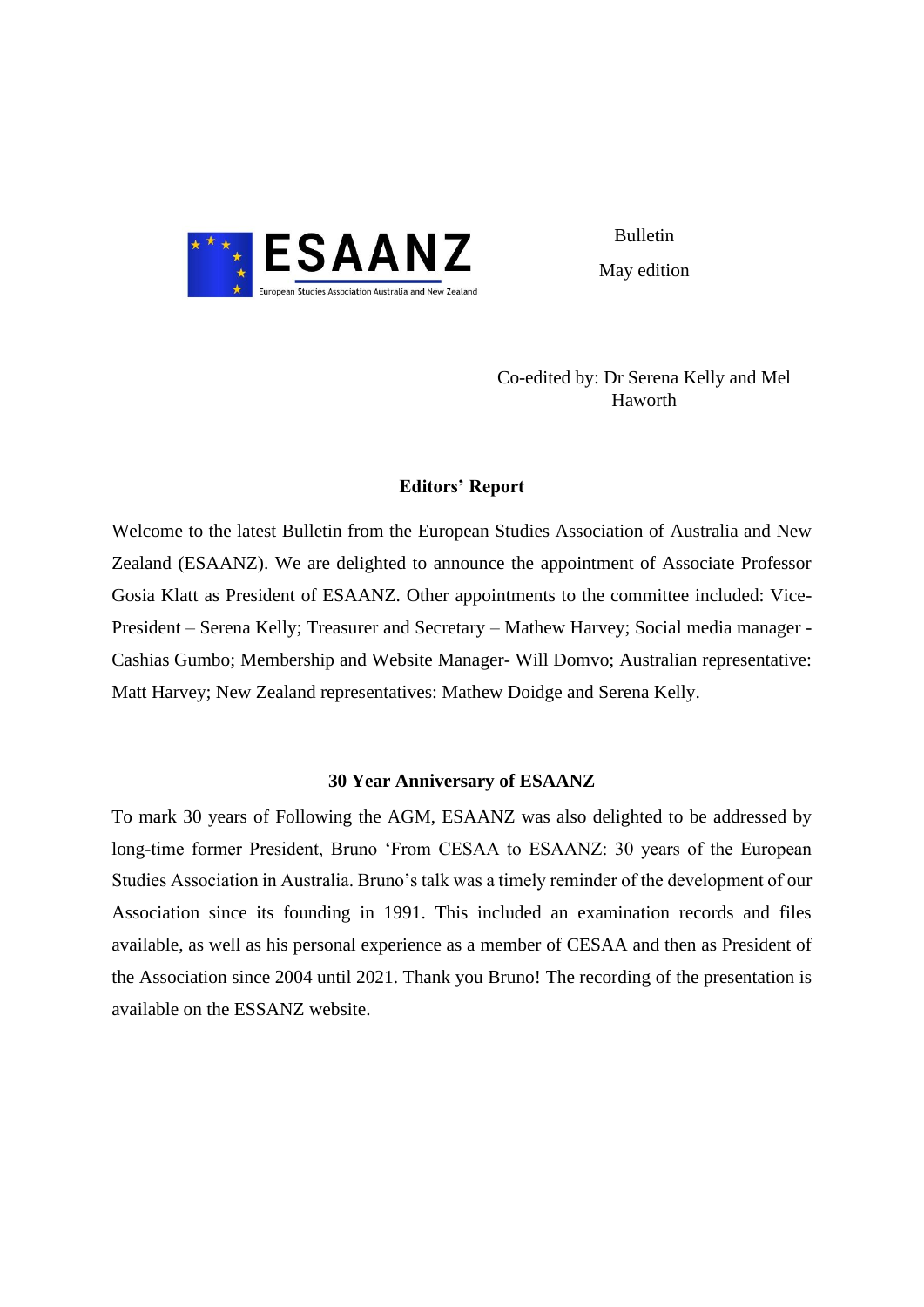

# **Europe in the News**

Europe continues to dominate the international news landscape with the ongoing Russo-Ukraine conflict and its many ramifications. While the Russo-Ukraine conflict is rightfully on the forefront of everyone's minds, the EU continues to make the news on other fronts.

# *2022 Russo-Ukraine Conflict Update*

As the Russo-Ukrainian conflict enters its  $88<sup>th</sup>$  day, the situation has changed dramatically since our February Bulletin. Over 4 million Ukrainian citizens have fled Ukraine into neighbouring countries. In response to the invasion, the European Union has activated a Temporary [Protective Directive](https://www.consilium.europa.eu/en/press/press-releases/2022/03/04/ukraine-council-introduces-temporary-protection-for-persons-fleeing-the-war/) for Ukrainian citizens fleeing the war and Ukraine has officially applied for membership the EU.

Several trials for war crimes committed against Ukrainian citizens by Russian forces have commenced. Notably, the [first verdict has been reached with 21 year old Vadim Shishimarin](https://www.theguardian.com/world/2022/may/23/ukrainian-court-sentences-russian-soldier-to-life-in-prison-for-killing-civilian-vadim-shishimarin) sentenced to life in prison for the killing of an elderly Ukrainian citizen.

The Western response to the Russian invasion of Ukraine has been rapid and almost universal in extending support to Ukraine. However, criticism has arisen to this response. [Many](https://www.aljazeera.com/news/2022/3/10/qa-why-europe-welcomed-ukrainian-refugees-but-not-syrians)  [European nations states and have been criticised for their hypocrisy in](https://www.aljazeera.com/news/2022/3/10/qa-why-europe-welcomed-ukrainian-refugees-but-not-syrians) welcoming Ukrainian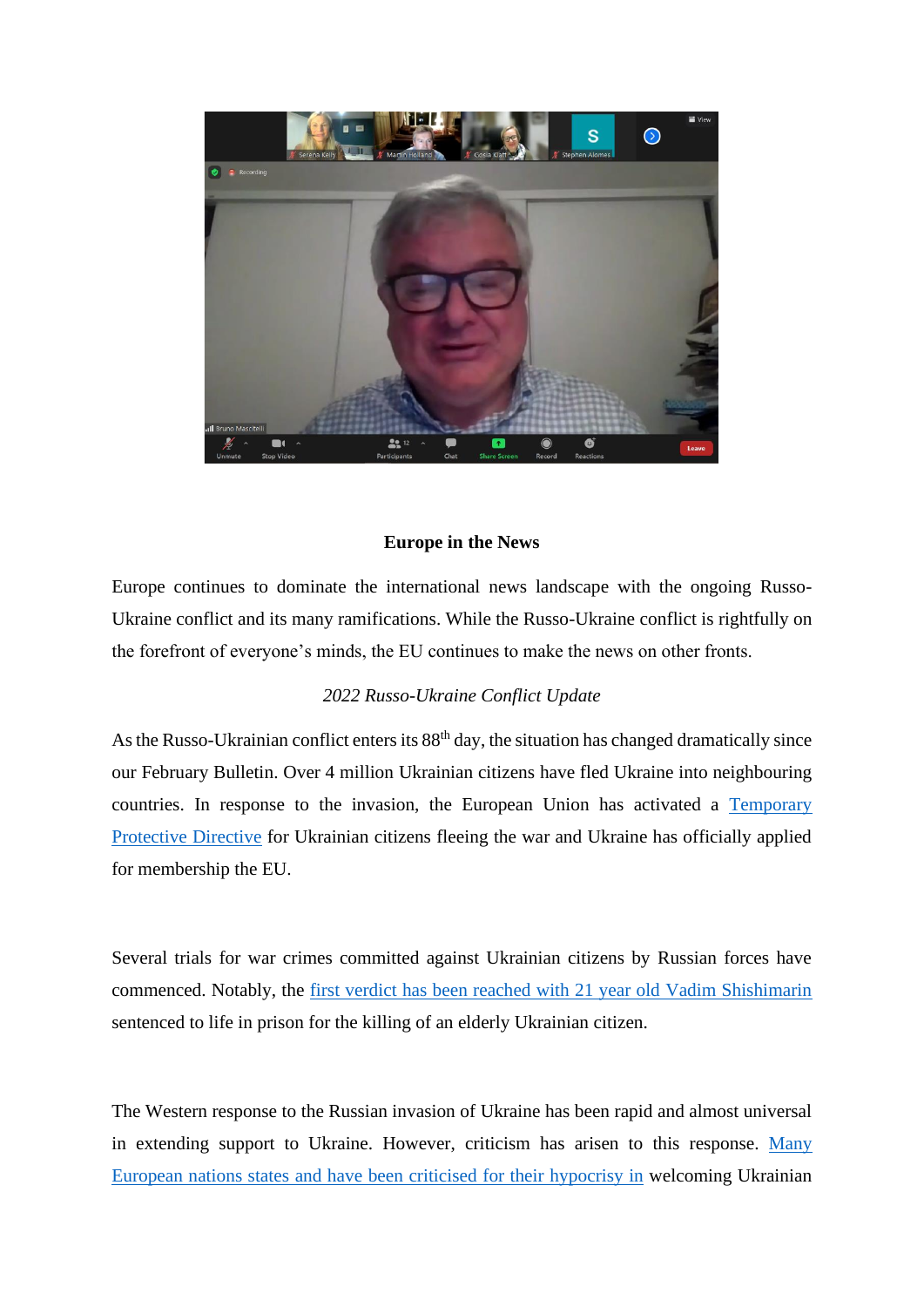refugees quickly and without criteria, as opposed to their response to the 2015 migrant crisis. Although it was hoped that Ukraine could make a quick entry into the EU, [several European](https://www.euractiv.com/section/enlargement/news/france-sees-no-eu-entry-for-ukraine-before-15-or-20-years/)  [officials including France's minister for European affairs, Clément Beaune,](https://www.euractiv.com/section/enlargement/news/france-sees-no-eu-entry-for-ukraine-before-15-or-20-years/) have reiterated that the accession process for Ukraine is likely to take 15-20 years.

# *Eurovision*

Another year of Eurovision has come and gone with Ukrainian entry Kulush Orchestra being crowned the 2022 winners with their song "Stefania". This win not only highlights the political undertone of Eurovision, but also shows the wide support for Ukraine from other European states. European Council President Charles Michel extended his congratulations stating that he hope [Eurovision would be able to be hosted next year in a free and united Ukraine.](https://www.washingtonpost.com/world/2022/05/15/eurovision-2022-ukraine-kalush-orchestra-reaction/)

The event was not free from complications however, with [Italian police reporting](https://www.rnz.co.nz/news/world/467161/pro-russian-hackers-attacked-during-eurovision-contest) several hacking attempts from Pro-Russian groups of Italy's key institutions, including their Senate and National Health Institute, during the Eurovision events. Russia was banned from Eurovision this year after its invasion of Ukraine.

In perhaps the most surprising turn of events for Eurovision this year the United Kingdomwho has a recent record of placing poorly in Eurovision-[came in second place.](https://www.theguardian.com/tv-and-radio/2022/may/15/eurovision-2022-sam-ryder-uk) This is the best result for the UK since their 1998 entry.

# *Swedish and Finnish hopes to join NATO*

In the wake of Russia's invasion of Ukraine, [Sweden and Finland have recently announced](https://www.aljazeera.com/news/2022/5/14/russia-ukraine-live-news-russia-withdrawing-from-around-kharkiv)  [their intention to join NATO.](https://www.aljazeera.com/news/2022/5/14/russia-ukraine-live-news-russia-withdrawing-from-around-kharkiv) Sweden has traditionally held a position of political neutrality while Finland has its own unique approached dubbed "Finlandization" which balanced interests between Europe and Russia. If [Finland and Sweden will be safer with NATO membership](https://www.theguardian.com/commentisfree/2022/may/18/finland-sweden-nato-russia-vladimir-putin-ukraine) is a question echoed widely in news reports. One thing is certain; the political face of Europe is undoubtedly changing.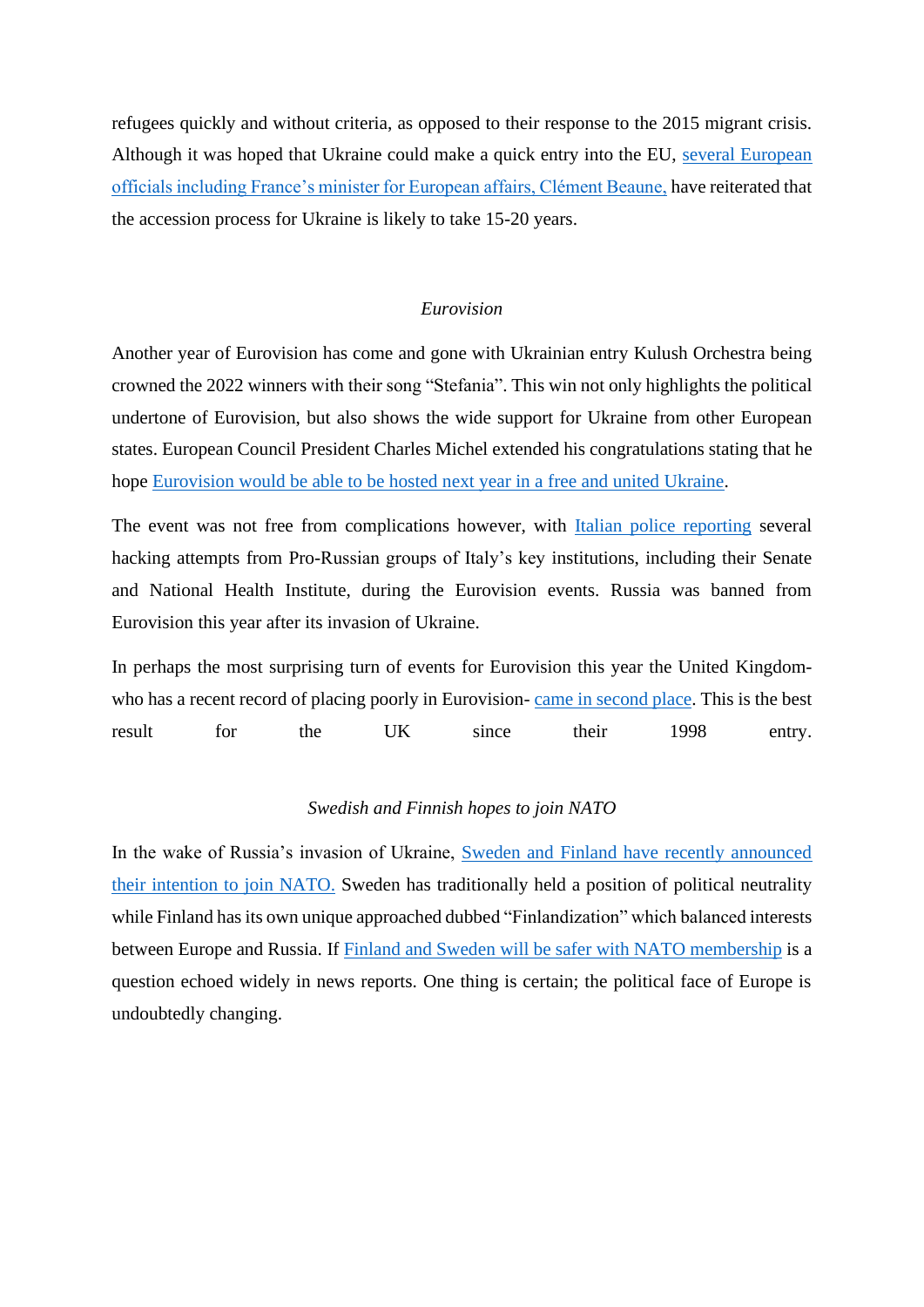# **News from the Jean Monnet Centre's of Excellence**

# *European Union Centre of Excellence - RMIT University*

On 12 May 2022, he European Union Centre of Excellence at RMIT University has celebrated Europe Day. Europe Day is held on 9 May every year and celebrates the anniversary of the historic 'Schuman declaration' signed in 1950 that set out his idea for a new form of political cooperation in Europe, which would make war between Europe's nations unthinkable. The legacy of Europe Day is focused on peace, democracy, human rights, unity, cooperation, discussion and openness.

The theme of Europe Day 2022 was *Energy Policy and Politics in Europe.* The event gathered an esteemed panel of presenters including:

- His Excellency Dr Michael Pulch, EU Ambassador to Australia
- His Excellency Mr Jean-Pierre Thébault, Ambassador of France to Australia
- Ms Pru Bokobza, expert in innovative energy solutions.

The event was organised jointly with the European Studies Association Australia and New Zealand (ESAANZ), Australian Institute of International Affairs - Victoria, and Delegation of the European Union to Australia.

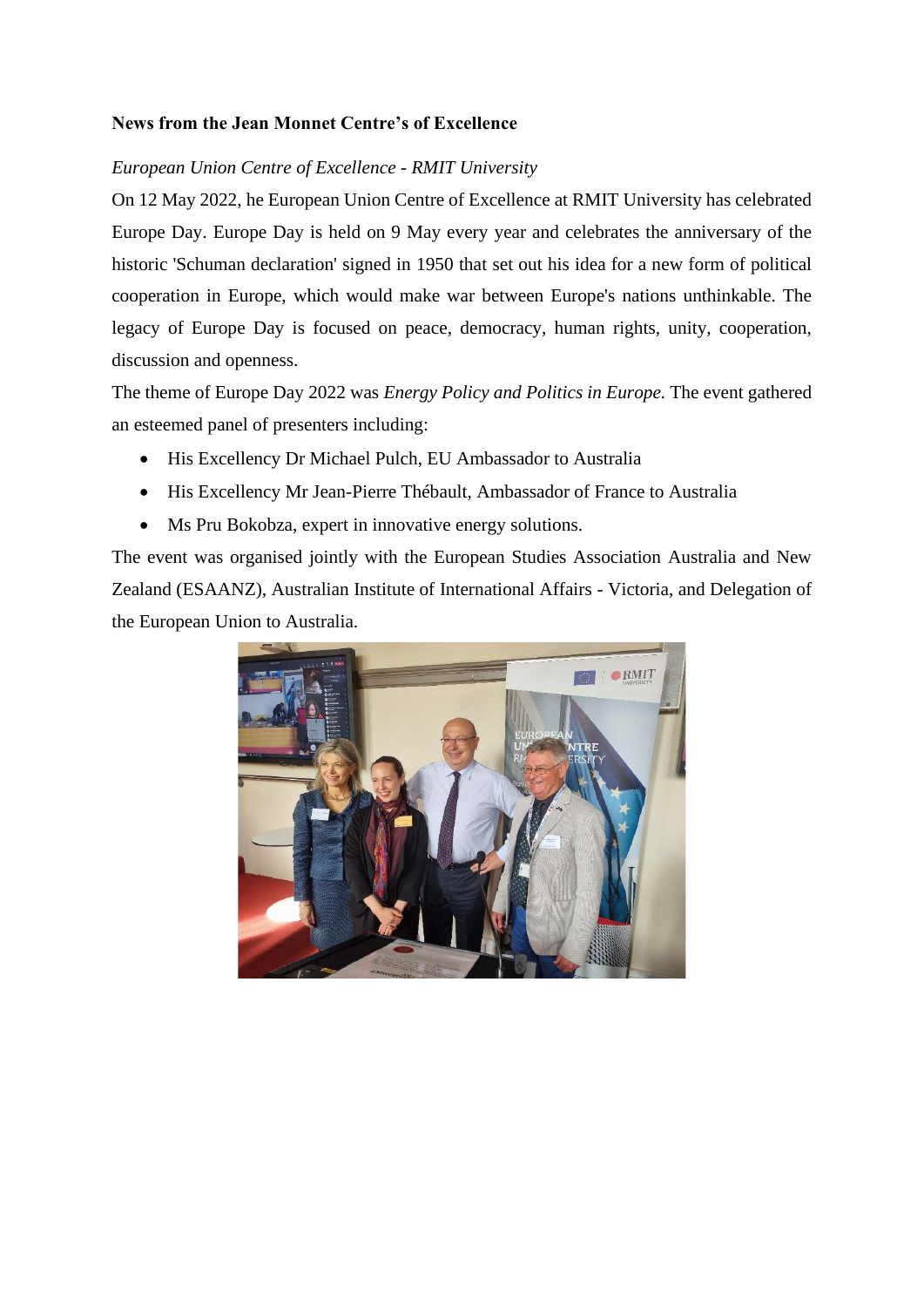*National Centre for Research on Europe, University of Canterbury*

On the 17<sup>th</sup> May, Mr Gabriele Visentin, EU Special Envoy for the Indo-Pacific gave a special lecture on the EU Indo-Pacific Strategy. It is an especially important topic for the strategic partnership between the EU and Aotearoa New Zealand.

The National Centre for Research on Europe is also pleased to announce a successful start to their 2022 diplomatic seminar series: The EU responding to the challenges of 2022. This year's new Q&A format has proven popular and allows the NCRE's post-graduate students to host and interview the ambassadors. The NCRE would like to thank Ambassador Kowal, H.E. Ambassador Obermaier and Ambassador Woldberg for their excellent and thoughtprovoking answers on the current challenges of 2022.

The series is open to all and accessible via zoom link. Please see next page for the list of dates and speakers. *Mr. Gabriele Visentin with chair Dr. Nick Smith*



# **EUROPA Lecture The EU Indo-Pacific Strategy**

#### Guest:

Mr Gabriele Visentin, EU Special Envoy for the Indo-Pacific

Tuesday 17 May, 5:45 pm, Followed by a Reception GBLT1, Law Faculty, Pipitea Campus **Victoria University Wellington** 

Please register via: https://events.humanitix.com/europa-lecture







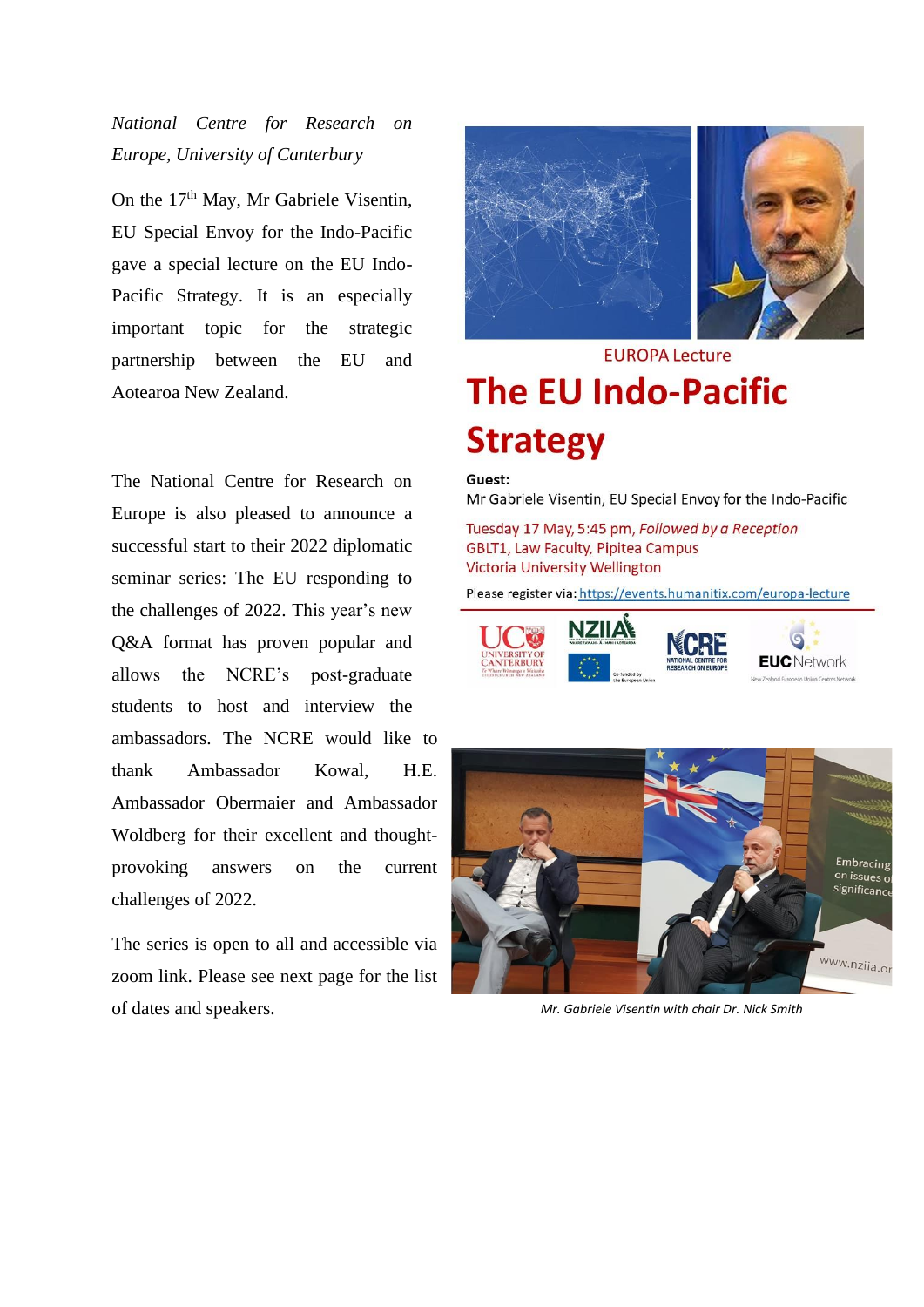

# **RAINE RUSSIA** TRAD **POST-BREXIT EUROPE MIGRATION WESTERN BALKAN ACCESSION SCHENGEN**

# The EU - responding to the challenges of 2022

Fridays 2-3pm, Term 1 & 2 2022 - NCRE, Logie 613

| 6 MAY   | Ambassador of Poland - Grzegorz Kowal          |
|---------|------------------------------------------------|
| 13 MAY  | Ambassador of the EU - Nina Obermaier          |
| 20 MAY  | Ambassador of the Netherlands - Mira Woldberg  |
| 27 MAY  | Ambassador of Ireland - Peter Ryan             |
| 3 JUNE  | Ambassador of Spain - Fernando Curcio Ruigómez |
| 22 JULY | <b>TBA</b>                                     |
|         | 5 AUGUST Ambassador of Hungary - Zsolt Hetesy  |
|         | 12 AUGUST Ambassador of France - TBA           |
|         |                                                |

- Thought-provoking roundtable seminars with European diplomats
- Q&A sessions and open discussions
- Open to all
- Accessible via Zoom

For more information E: ncre@canterbury.ac.nz

Join our facebook group: EUCN-New Zealand European Union Centres Network Or National Centre for Research on Europe - European & European Union Studies







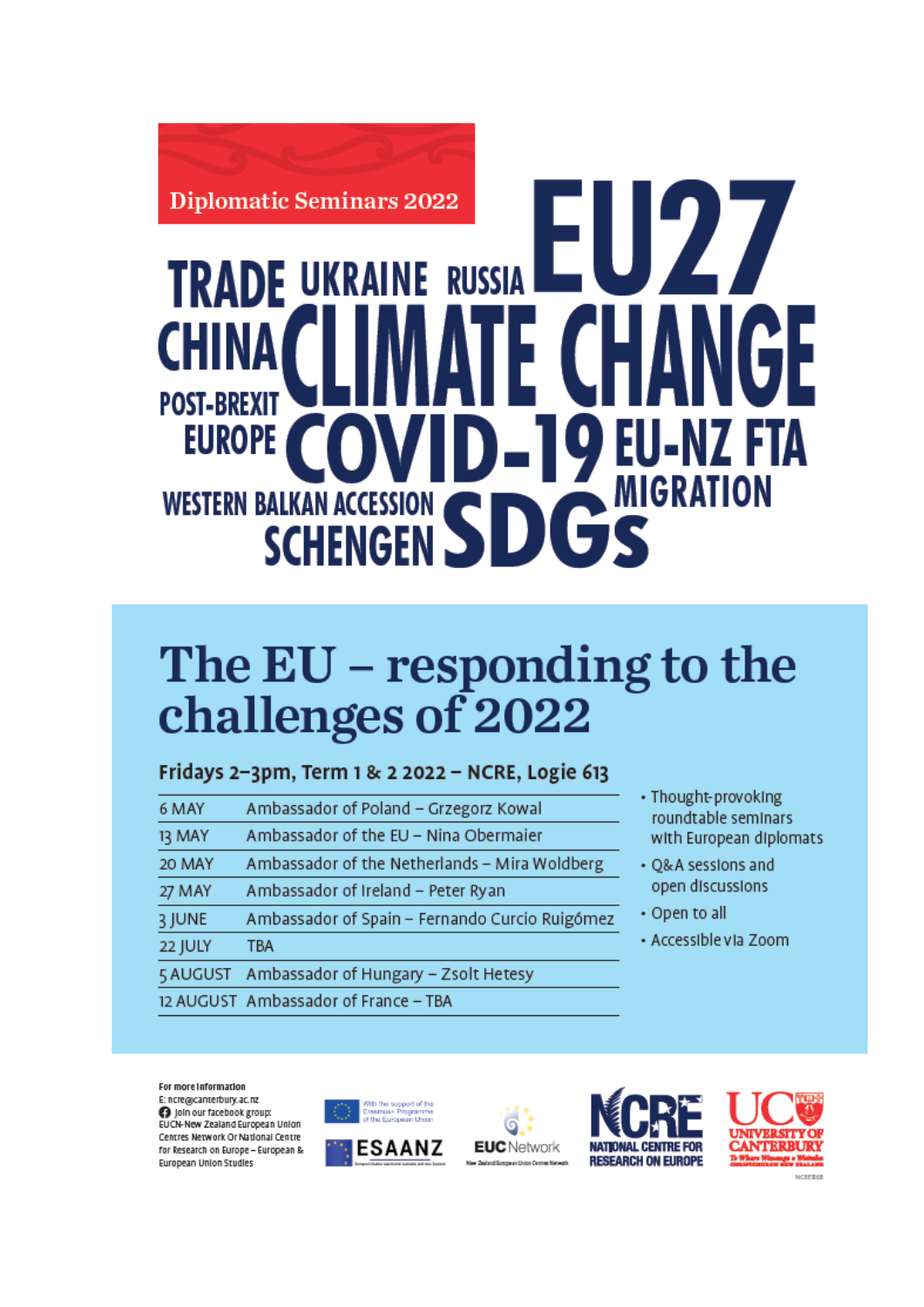# *University of South Australia*

The University of South Australia's Jean Monnet Centre of Excellence has recently received funding by the European Commission's Erasmus+ programme to support activities including outreach, public diplomacy initiatives and research that will "investigate, report on and influence developments surrounding the digital revolution and digital policy between the EU and Australia." More information can be found here: [European Union awards UniSA](https://unisa.edu.au/media-centre/Releases/2022/european-union-awards-unisa-prestigious-centre-of-excellence/)  [prestigious Centre of Excellence](https://unisa.edu.au/media-centre/Releases/2022/european-union-awards-unisa-prestigious-centre-of-excellence/)

#### **Updates from fellow European Institutes in Australia and Aotearoa New Zealand**

### *University of Auckland European Institute*

The University of Auckland European Institute has hosted two events recently; a 'Hot Topic' Seminar on the Russian invasion of Ukraine and a conversation with Vangelis Vitalis on the future of EU-NZ trade. The UoA European Institute writes:

"The Europe Institute in an EU co-funded event held one of its Hot Topic Seminars on the Russian invasion of Ukraine, "Beyond the sound-bites: Contextualising the Russian invasion of Ukraine on March 18. The panel of experts from a range of disciplines and backgrounds examined the historical, political, legal, diplomatic, and intercultural contexts to the Russian invasion of Ukraine and its implications for Europe, Aotearoa New Zealand, and the world."

The Europe Institute hosted the following 'conversation' on 2 May 2022: The future of NZ-Europe trade: In conversation with Vangelis Vitalis, (Head of the Trade Group at MFAT, and Chief Negotiator of the NZ-EU FTA – former NZ Ambassador to EU). In his responses, Mr. Vitalis painted a picture of how, in ten years' time, NZ-Europe trade may look different from how it looks today. NZ-EU FTA under negotiation. He also spoke to questions of climate change and sustainability as both NZ and Europe have big ambitions in this important area and may shape the future of NZ-Europe bilateral trade.

Mr. Vitalis also spoke on digital trade, in light of the Waitangi Tribunal's recent determinations and the implications for the future of NZ-Europe trade and also spoke on digital trends in Europe. The 'conversation' is also available on-line for those who missed it and would like to listen to it: [Listen here"](https://auckland.au.panopto.com/Panopto/Pages/Viewer.aspx?id=73545db8-81c6-43ed-9566-ae8b001159bb)